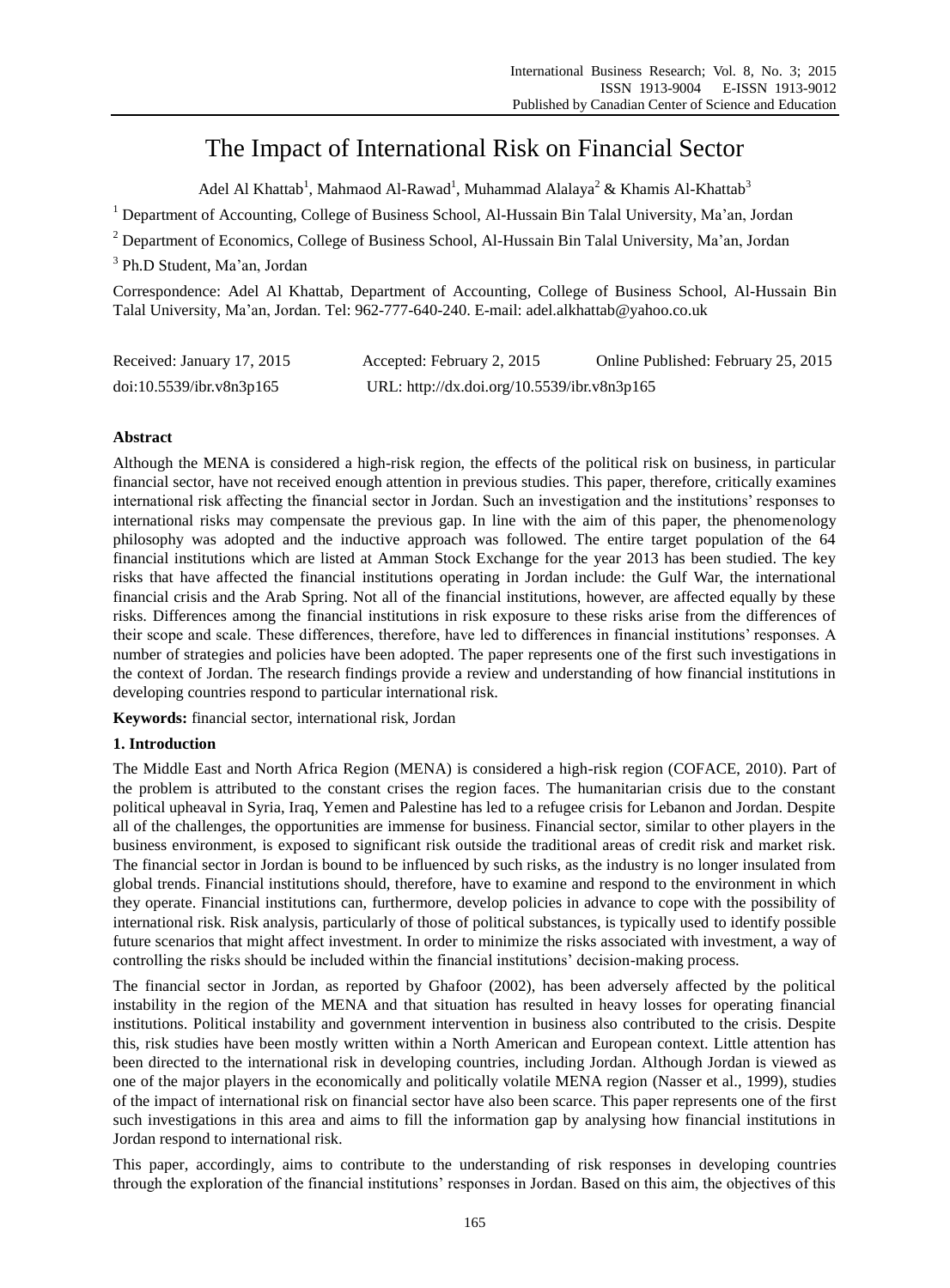paper are divided into three: a) to critically examine the international risk that affect the financial institutions; b) to identify those most significant according to their impact upon the financial institutions; and c) to examine the financial institutions' strategies and policies in dealing with those risks.

## **2. Literature Review**

Jordan's economy, as reported by CIA World Facebook (2014), is among the smallest in the Middle East, with insufficient supplies of water, oil, and other natural resources underlying the government's heavy reliance on foreign assistance. Other economic challenges for the government include chronic high rates of poverty, unemployment, inflation, and a large budget deficit. Since assuming the throne in 1999, King ABDALLAH has implemented significant economic reforms, such as opening the trade regime, privatizing state-owned companies, and eliminating some fuel subsidies, which in the last decade spurred economic growth by attracting foreign investment and creating some jobs. The global economic slowdown and regional turmoil, however, have depressed Jordan's GDP growth, impacting export-oriented sectors, construction, and tourism. This suggests that the financial sector is exposed to more risks because the Government's visions of a more efficient economy would bring foreign competition.

#### *2.1 Financial Sector*

The beginning of the financial sector in Jordan goes back to 1925 when the first bank that started operation was the Ottoman Bank (Turkish) in Amman (Al-Khatib & Gharaibeh, 1998). Following the Arab-Israeli war in 1948, the AB moved its main office from the Palestinian Territories to Jordan. Thus it became the nucleus of the local financial institutions in Jordan. Furthermore, the civil war in Lebanon (1974-1990) led to a transfer of many economic activities including banking from Lebanon to Jordan (Al-Rasheed, 1994). However, the majority of financial institutions were established at the end of 1960's and in 1970's/ 80's following the oil boom in the Arab Gulf States, which had a positive impact on the Jordanian economy. This was reflected in the financial aid from these states to Jordan and Jordanian migrants' remittances.

The government encouraged the expansion of banking services as a key to its economic development policy. Deposits were attracted from other Arab nations, and the savings and remittances of the many Jordanians who traditionally had never used financial institutions were captured. These deposits were in turn funneled as loans to growing companies that needed capital. To sum up, the financial sector is active in Jordan. It is one of the main pillars of the national wealth and it is pushing the whole economy forward. Financial institutions have the biggest percentage in the Amman stock exchange in comparison to the other sectors. This suggests that the financial sector plays a significant role in Jordan's economy. This also became as a motivation to conduct this paper since sustaining the development of the financial sector is needed.

The Central Bank of Jordan (CBJ) supervises the banking activity within the country, with the objectives and functions of maintaining monetary stability, ensuring Jordanian Dinar convertibility and promoting the sustained growth of the country's economy. In addition, the CBJ has effectively participated in the establishment of a number of financial institutions and corporations, such as Amman Stock Exchange, Jordan Mortgage Refinance Company, Jordan Loan Guarantee Corporation, and Deposit Insurance Corporation. All of which have played an important role in supporting economic development efforts in Jordan (CBJ, Annual Report, 2013). Financial institutions in Jordan fall into three main categories: banks; financial service institutions which carry out normal banking activities in accordance with Banking Law and regulations and insurance companies. To this end, the structure of financial sector in Jordan shows that financial institutions vary from multinational financial institutions to small national financial institutions. This suggests that these financial institutions would be affected in different ways by different risks. Thus, caution must be exercised when generalising risk responses amongst financial institutions and must be subjected to careful analysis in order to assess the full impact upon a particular institution.

#### *2.2 International Risk*

The literature on international risk has focused on two issues: a) the recognition of the existence of international risk and its likely consequences; and b) the development of policies to cope with this risk. Despite the fact that international risk poses severe threats and may create profitable opportunities for institutions, they have been found to view and react to this risk without formal planning or systematic analysis (Buckley, 1996). Such a formal assessment of international risk and its implications for institutions is crucial for decision-making.

Since the 1948 war, the subject of international risk has started to play a role in the MENA business scene. At the same time, a growing body of literature (e.g. Rice & Mahmoud, 1990; Mortanges & Allers, 1996, Al Khattab et al., 2011; Al Khattab et al., 2010; Al Khattab et al., 2007; Al Khattab et al., 2008a; Al Khattab et al., 2008b)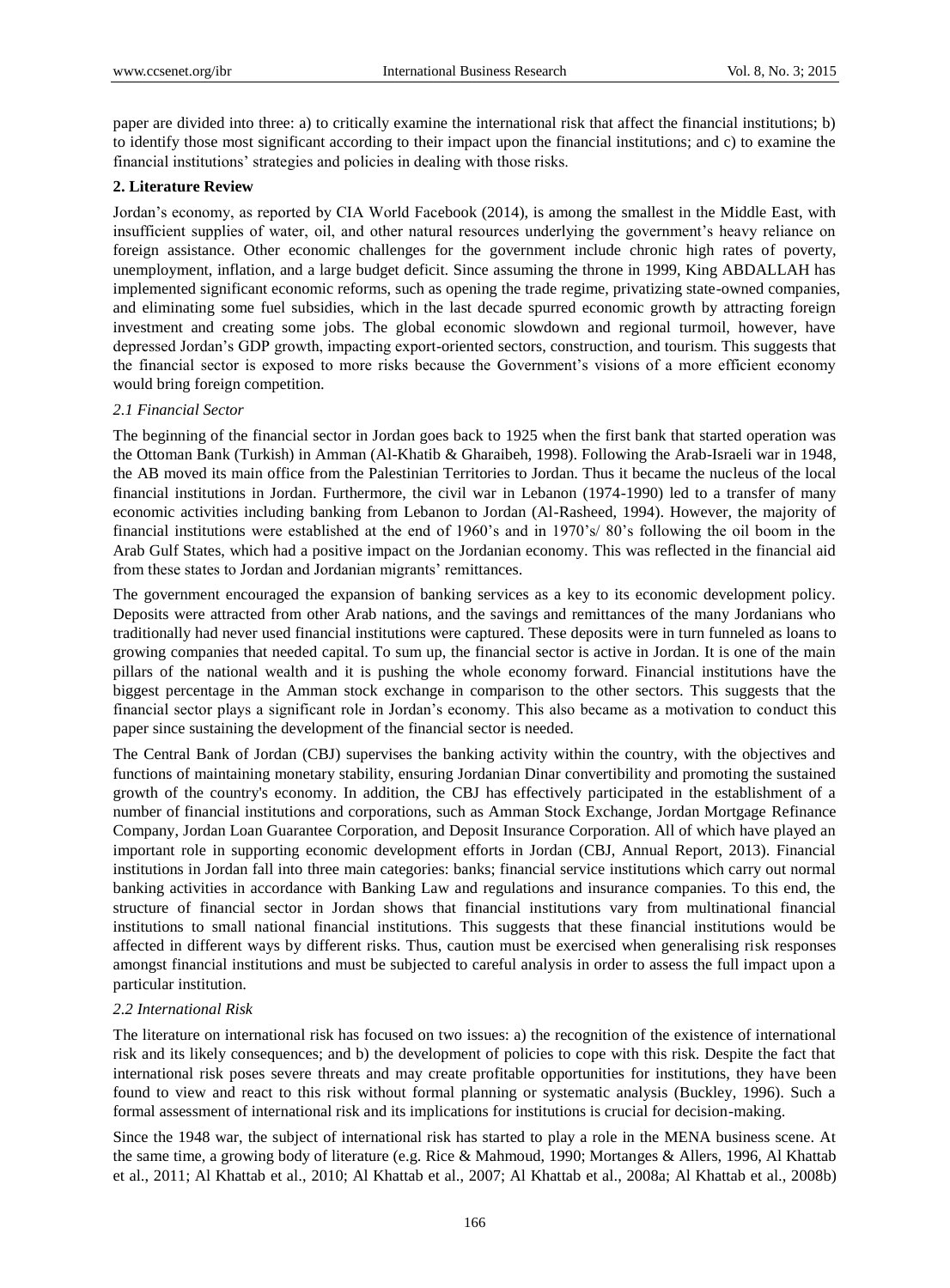suggested that international risk management could avoid or decrease the chance of both property and income losses. In a business environment, furthermore, uncertainty arises from the occurring situation that is known as the source of the risk. According to Buckley (1996), international risks, which impinge on an organisation, are often the source of the uncertainty. Essentially the risks the organisation faces arise from the political forces at work in the day-to-day operating environment. Hence, political instability has been cited as the largest source of uncertainty, which faces decision makers (Kennedy, 1987). Thus, recognising and coping with international risk is important to the development of a country's strategic sectors. This is particularly so for the financial sector in Jordan since it is a main pillar of the economic growth.

The concept of *international risk*, however, was used interchangeably and in a fragmented way. According to Mortanges & Allers (1996), there has been little consensus on a definition of 'international risk' except that it includes a concentration on adverse governmental actions. The scope of the early definitions of the term was limited and led to inappropriate conceptualisation, wrong selection of data and misinterpretation of the results (Sethi & Luther, 1986; Oseghale, 1993). The assumption that international risk necessarily exerts negative influences on a institution, moreover, is not always true (Fitzpatrick, 1983). Many researchers have challenged the assumption that the orientation of international risk is necessarily negative (e.g. Robock, 1971; Torre & Neckar, 1988; Waring & Glendon, 2001). According to Kanaan (2001), this would enhance productivity and the transfer of knowledge and expertise to the country, but although it might hinder the development of national Jordanian professionals.

Davies (2011) defined international risk as 'governmental or societal actions and policies, originating either within or outside the host country, and negatively affect either a select group of, or the majority of, foreign business operations and investment'. According to Mortanges and Allers (1996), this definition is more comprehensive since it contains a wide variety of risks, which may face business. For the purpose of this paper, Davies' (2011) definition is more appropriate because it provides a complete conceptualisation of international risk facing business in Jordan. The prior classification of international risk was also limited. The question of what factors to analyse depends upon researcher's understanding of the international risk. According to Kennedy (1987) they include internal rebellion, armed conflict, change in government, and government actions. Davies (2012) divided international risk to internal, external, social and governmental sources. Other researchers have also different classifications. For Jordan, and for the purpose of this study, the elements of the international risk investigated should include, at least, the following: discontinuities: e.g. drastic change in the Palestinian Territories.; uncertainty: e.g. unanticipated changes in Iraq, Syria, Iran, Yemen; international impact: e.g. WTO, IMF, and the U.S Free Trade Agreement; governmental impact: e.g. the enactment of a oil prices.

#### *2.3 The Impact of International Risk on Financial Sector*

According to Pollack (1988) the ultimate challenge for a risk manager when assessing international risks is to determine whether or not the event poses a threat to a institution's performance. The nature of risks varies most fundamentally by the country and the type of institutions because their exposures to international risk differ. For example, financial institutions are more likely to be affected by wars or strikes because customers may be reluctant to deposit their money in while direct investors tend to be affected more by industry or institution risks. Accordingly, it is important to pay due attention to political variables that affect the overall business environment. However, it is not an easy task to determine whether or not a political event poses threats to the financial sector, in particular, where the related literature is scarce. Therefore, an attempt was made to find out some indicators, which might be used to verify which risks are most relevant to the financial sector.

The first indicator is the foreign direct investment inflows (FDI). Pollack (1988) emphasised on the fact that foreign investment tends to react quickly on the economic and political situation prevailing in different countries and regions. Factors, which prompt foreign companies to enter particular countries, have been reported in various studies and in different ways. Dunning and Narula (1998) pointed out that international risks were considered the most important determinants in investment decision-making in banking. This reflects the belief that the volatility in the political environment increases the perceived risk and uncertainty experienced by financial institutions. In a paper prepared by the Jordanian Royal Scientific Society (1988) about the investment climate in Jordan, it was found that one of the most important problems and obstacles related to the investment climate was the influence of the political and economic situation in the region and its negative impact on attracting foreign and Arab investors.

The second indicator is the customers' deposit. Financial indicators may also be used to verify the significance of risk to the financial institutions' operations. According to Awwad (2003) the Second Gulf War in 1990 has exposed the financial institutions to a sharp decrease in their customers' deposits. This was because the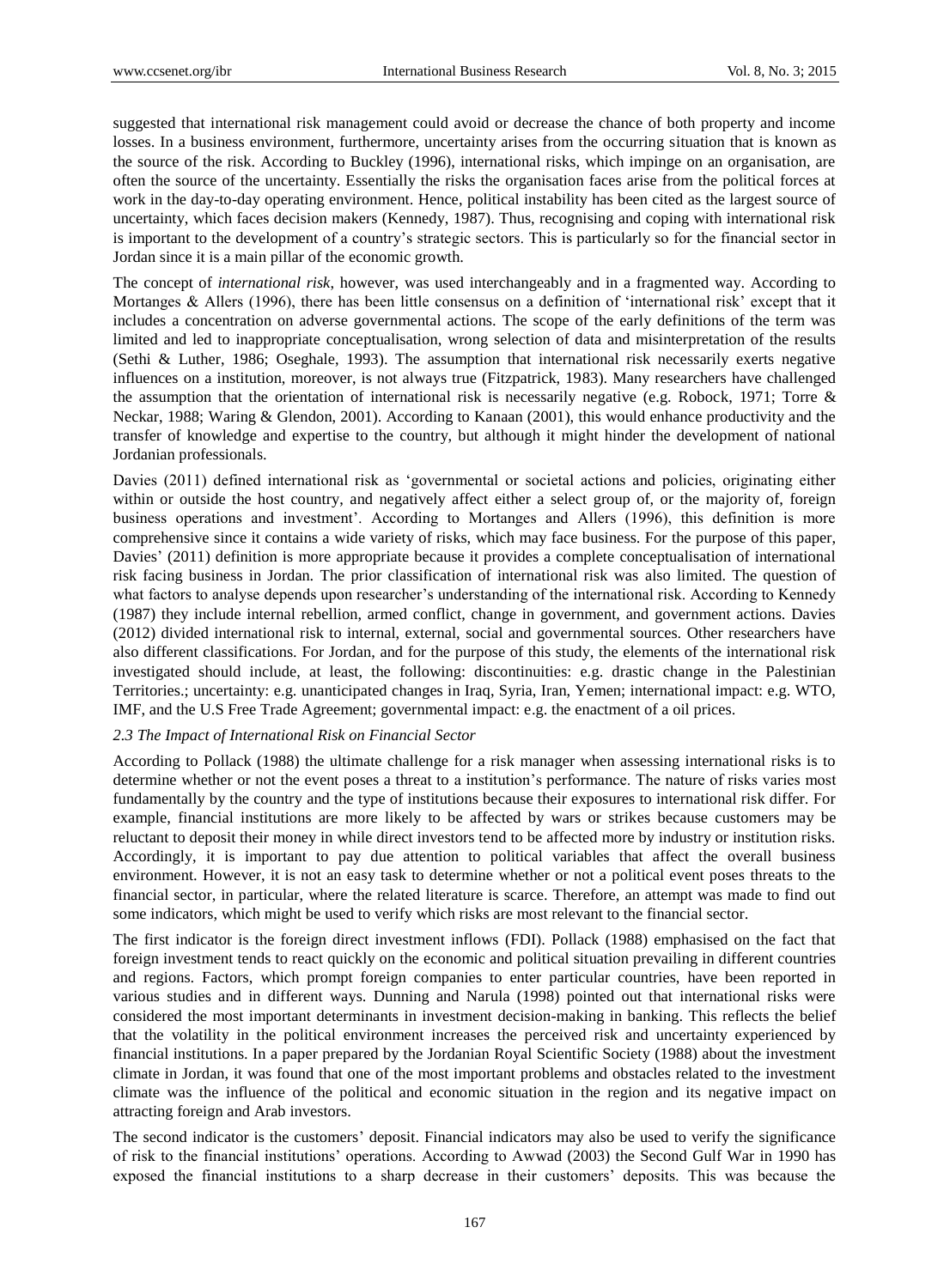customers have been withdrawing their deposits from operating financial institutions since the early days of the war. Furthermore, the same war has resulted in an increase demand on the foreign currency. Accordingly, customers' deposits and financial institutions' deposits may indicate the extent to which a particular risk is significant to a bank.

#### *2.4 International Risk Management Strategies*

Financial institutions can develop policies in advance to cope with the possibility of international risk. Risk analysis, particularly those of political substances, is typically used to identify possible future scenarios, which might affect the investment. In order to minimise the risks associated with investment, a way of controlling the risk must be included within the decision making process. International risk analysis is used in investment analyses to screen out countries that are excessively risky or to monitor countries in which a company is currently operating so as to determine whether new policies are needed (Shapiro, 1999). Consequently, financial institutions should have been developed policies in advance to cope with the potential risks in their environment. Given the recognition of risky international risks, institutions can follow at least four separate, but not necessarily mutually exclusive, strategies (Buckley, 1996; Shapiro, 1999). These include: avoidance; insurance; negotiating the environment; and structuring the investment.

The easiest way to manage political is to avoid it, and many institutions do so by screening out investments in politically uncertain countries (Shapiro, 1999). According to Buckley (1996), the main issue therefore is the degree of international risk a company is willing to tolerate and the return required to bear it. The another strategy is buying insurance policy. This strategy is one of the oldest and most commonly used strategies to offset risk (Kennedy, 1987). Insuring assets in politically risky areas allow financial institutions to concentrate on managing the business rather than worrying about international risk. Institutions can also seek an understanding with the host government before undertaking the investment, defining rights and responsibilities of both parties. This strategy seems to be less effective to financial institutions since financial services are operating now under international conventions. Nevertheless, institutions operating in an unstable environment often seek to minimise their exposure to international risk by increasing the host government's cost of interfering with company operations. According to Shapiro (1999), this action involves adjusting the operating policies and the financial policies to closely link the value of the foreign project to the multinational institution's continued control. In the financial sector, in particular, operating policies may also be resorted to as a ploy to avoid international risk. These include: short-term profit maximisation; developing local stakeholders; and merger and acquisition.

#### **3. Research Methodology**

The choice of a research philosophy is critical because it has important implications on the choice of methodology and the methods of data collection (Hussey et al., 1997). Two main approaches dominate the literature in business and management research: positivism and phenomenology. In line with the aim of this paper, with a small sample of subjects, the phenomenology approach was used. Investigating such a new topic, and on which there is little existing literature, needs the inductive approach. According to Creswell (1998), the inductive approach is more appropriate to generate data and analyse and reflect on what theoretical themes the data are suggesting. In the case of Jordan, information on financial institutions' practices has not been made public. Financial institutions are also cautious about what their competitors know about their risk strategies and policies. As this paper investigates cases, which are different in certain key ways, case studies are used in order to make comparisons, build theory, or propose generalisations. The entire target population of the 64 financial institutions which are listed at Amman Stock Exchange for the year 2013 has been studied.

Data for such a study, according to Yin (1994), can be originated from six different sources, documents, direct observations, participant observations, archival records, interviews and physical artefacts. Secondary data is served as a basis for understanding of the investigated problems. Such data resources are: annual reports, article databases, financial institutions' websites and books. The financial institutions' annual reports were used during the period 1998 to 2013 because the attempts to attain the reports prior this date were not successful. Interviews were also used. The use of interviews can help researchers to formulate and gather data that are relevant to their research questions and objectives. This justifies the use of interviews as principal tool for collecting empirical data. For the purpose of this paper, semi-structured interviews were used to identify factors that affected the financial institutions. The responses were sought for the following general questions: a) what international risk over the last 10 years have generally affected the financial sector in Jordan?; b) which risks over the last 10 years have particularly affected the financial institutions' deposits?; and c) how have the financial institutions responded to these risks? Three interviews were conducted with representatives from the 28 financial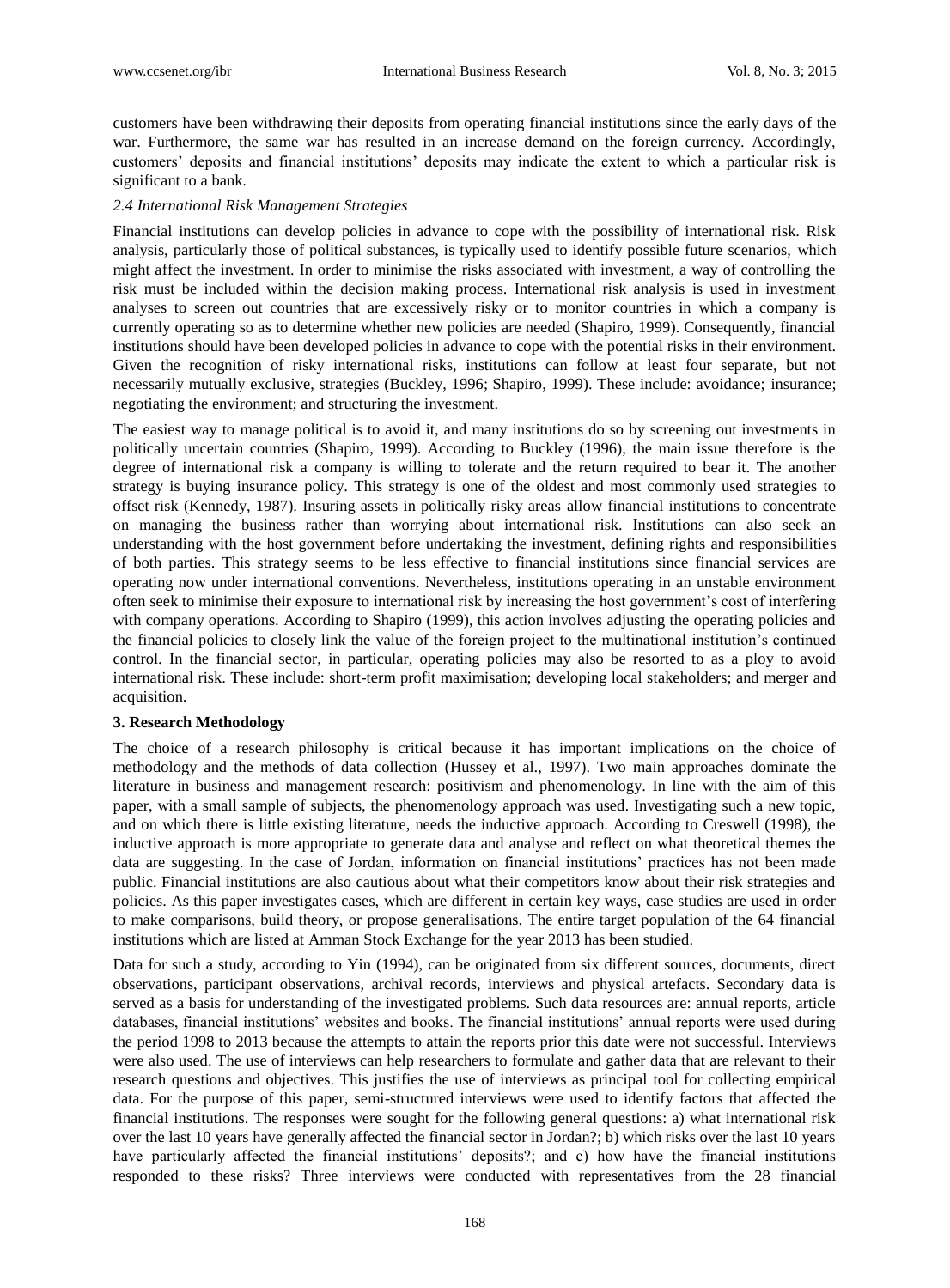institutions.

#### **4. Findings**

The exposure to risk can determine the institution's responses. different strategies and policies were used by the financial institutions in dealing with different risks. Due to the fact that this research is the first of its kind, it is necessary to view the findings as in nature. Since the Second Gulf War in 1990, the political instability has prevailed in many countries in the MENA. The financial institutions, as a response, stayed away from those considered to be politically unstable. Furthermore, financial institutions find it hard to obtain official approval to establish branches in the Gulf States, which has resulted in little presence of the financial institutions in these countries. The issue of the bank's willing to tolerate and the return required to bear international risk plays an important role in avoidance strategy. Since 1999, on the other hand, the financial institutions tend to expand externally rather than internally. This behaviour aimed to diversify their markets, and operating environments in order to lower the potential exposure to the high level of political instability of Jordan.

This finding is consistent with Gizycki's (2001) findings who argued that financial institutions in seeking to maximise efficiency in making loans and related customer-servicing activities, tend to focus on geographical areas where they believe they have a comparative advantage. However, the financial institutions' strategy of avoiding countries likely to be politically unstable ignores the possible high return available from investment there since business is all about taking risks and ensuring that sufficient returns are earned to compensate for them. There has been only two cases of financial institutions with regard to the use of international risk insurance as an investment strategy. This finding is consistent with the Mortanges and Allers's (1996) finding who argued that international risk insurance is the least used strategy by Dutch financial institutions. The possible reasons for not insuring international risk could be that such insurance is expensive and the financial institutions have little presence in countries facing critical problems. Since the financial institutions are trading in unstable environment, it is important that they realise that protection against some international risk is available. International risk insurance cannot be a panacea for every conceivable international risk that can confront financial institutions. But in the volatile MENA, obtaining international risk insurance can make the difference between operating a profitable business and making a costly mistake.

It could be argued that because such a strategy has little weight; other financial institutions have followed different strategies. Some banks have entered Algeria through establishing joint financial institutions. This finding is in line with Shapiro's (1996) finding who argued that, because these agreements carry little weight and high rate of obsolescence, financial institutions pursued more active strategies of risk management. The financial institutions developed external financial stakeholders in the venture's success as a defensive strategy against the regional political instability. This strategy includes investing U.S dollar denominated certificates of deposit of medium maturity dates. Differences in financial institutions types and activities affect their ways of developing such financial stakeholders. By adopting this strategy, the financial institutions not only can spread risks but also elicit an international response to any expropriation move or other adverse actions by a government.

Since the Second Gulf War in 1990, the financial institutions have adopted tight lending policies in Jordan as well as in the Palestinian Territories as a response to the regional uncertainties, which have prevailed in the MENA, including Jordan. Since the beginning of the Arab Spring in 2010, the financial institutions tightened these facilities further and became more selective. This finding is in line with Buckley (1996) who suggested that institutions can respond to international risk by maximising cash generating for the short-term, regardless of the effect of such actions on long-term profitability. As consequence of this strategy, credit facilities were forwarded to projects that would boost growth. However, these policies have helped the financial institutions in warding-off the high risks associated with lending activities under such circumstances.

However, most of the loans were forwarded to the commerce sector and most of their activities were carried out in a limited area of retail banking services. This trend reflects the fact that financial institutions have a short-term lending strategy. In the meantime, as reported by Jordanian Ministry of Industry, long-term loans were needed for more industry and manufacturing activities. Furthermore, the financial institutions have lent more in local currency than foreign currency. The reason could be attributed to the Central Bank of Jordan's foreign exchange policy, which continued to rely on the JOD peg against the U.S dollar at a mid rate of 0.709. This was considered as a challenge facing local currency since most loans were in local currency. The implications are worse because small projects dominate Jordan's economy. Meanwhile the financial institutions are reluctant to lend to these small enterprises in order to avoid any risk related to bad debt. Such practice introduced an inadequate financing of small projects (MOI, 2001).

Despite the many international risk, which have been discussed earlier, they have not motivated the financial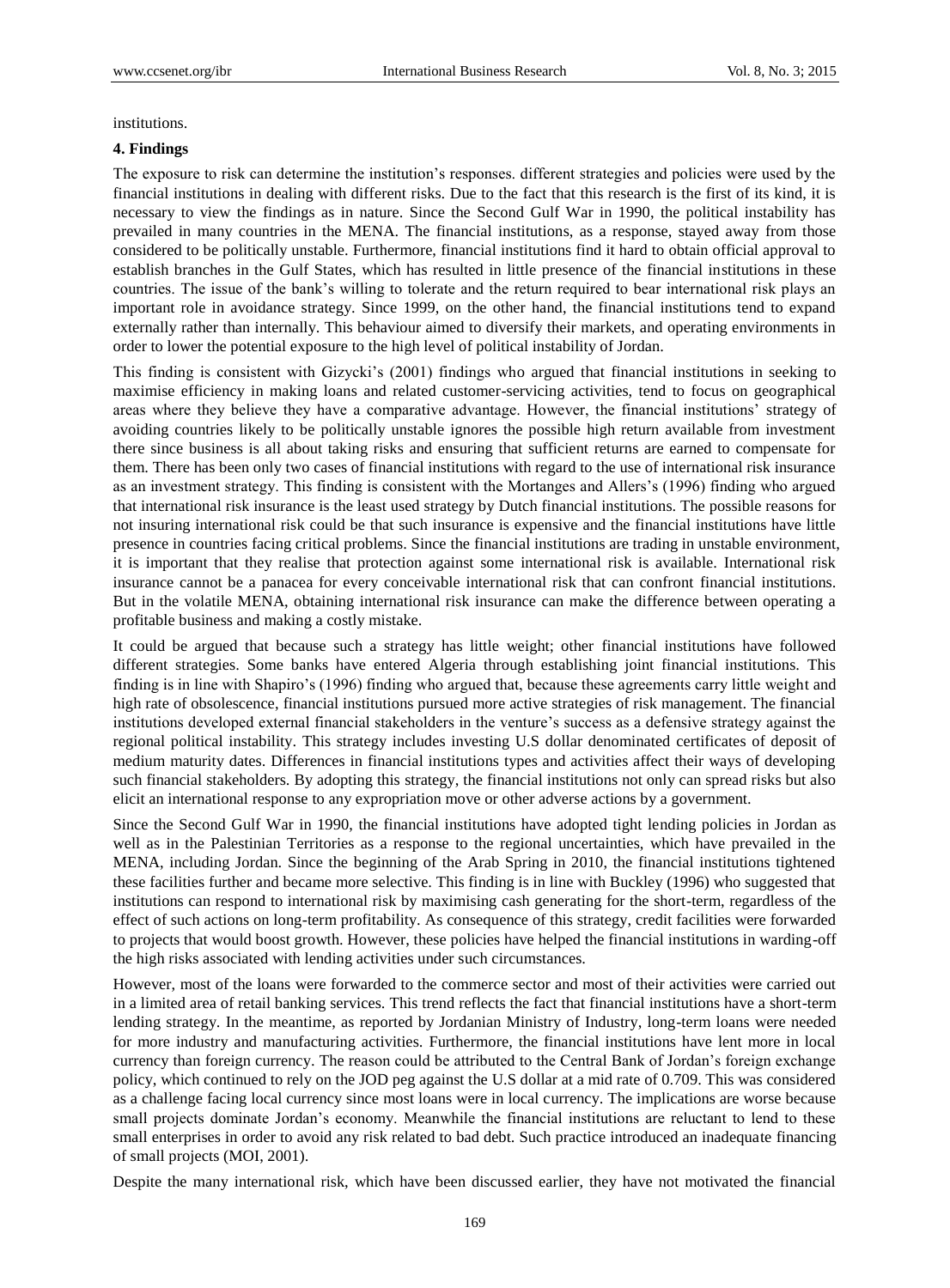institutions to merge. institutions may prefer M&A in order to reduce its per unit cost by using excess capacity or spreading fixed costs across more units (Azzam, 2002). For financial institutions, M&A could be for good or ill, depending on whether or not they promote competition and improve performance. This means either the M& A strategy is not sound response to deal with those risks or it is but hindered by political or family reasons. The structure of the financial institutions as a family business supports the above idea. This finding is consistent with Azzam (2002) who pointed out that the MENA is significantly lacking in any M&A activity, largely for political and family reasons. The all case financial institutions' management of their liquidity positions since the Arab Spring was heavily influenced by preparations for the sharp increase in the public's demand for cash as uncertainty in financial markets increased. To summarise, the financial institutions lack clear long-term investment policies. Their current responses are not effective in the medium and long term. This is because such responses lead to no substantial effect on the size of credit facilities. The political instability of the region, furthermore, played a role of hindering the financial institutions in playing the role of modern intermediaries. Given the current responses, the financial institutions should re-evaluate their current strategies since business is all about taking risks.

#### **5. Conclusions, Limitations and Implications**

This paper has been concerned with the international risk that affected the financial sector in Jordan and how financial institutions responded to such risks. Many international risks have faced financial sector, including the Second Gulf War, the 11<sup>th</sup> September event; international financial crisis and the Arab Spring. Differences among the financial institutions in risk exposure to these risks arise from the differences of financial institutions' scope and scale. The financial sector's global operations have been affected by world economic activities, which showed serious downturns, decline interest rates in the money market, and weaken stock market indices. The potential increased competition has minimised the market share of the financial institutions forcing them to increase risk exposure in order to compensate for diminishing returns. Thus, these risks have different impact on different financial institutions. This suggests that generalising risks' impact upon financial institutions must be used cautiously and must be subjected to careful analysis in order to assess the full impact upon a particular bank. Following this, financial institutions' specific characteristics played an important role in the type and the level of perceived risk, which, in turn, affected the strategy used to deal with a particular event.

Another finding relates to the classification of those risks affecting the financial institutions. These risks can be categorised into two categories: a) risks affecting all financial institutions and b) risks affecting particular financial institutions. This suggests that those risks have both positive and negative impact upon the financial sector. Foreign financial institutions, meanwhile, have more opportunities to expand since the accession eliminates barriers to bilateral trade in services. This also suggests that risk assessment should consider such positive developments, which represent opportunities for business and not only the negative consequence. In this context, despite these two risks might force some of the national financial institutions to be forced out of business, but it may positively affect the industry. This is because the cost efficiency and product mix of large U.S financial institutions might motivate national financial institutions to improve the quality and mixture of its services.

The exposure to different risks have led to differences in financial institutions' responses either. The analysis indicated that the financial institutions stayed away from countries considered to be politically unstable (e.g. Iraq, Libya, Iran, and Sudan). This suggests that the financial institutions' avoidance strategy ignores the possible high return available from investment and they miss the opportunities to be first movers into those countries. Although some risks that face the financial institutions are insurable but international risk insurance was the least used strategy by the financial institutions. However, international risk insurance cannot be a panacea for every conceivable risk that can confront financial institutions. But in such a volatile environment, obtaining international risk insurance can make the difference between operating a profitable business and making a costly mistake. Similarly, negotiating the environment strategy has also the least weight among the financial institutions because such concession agreements do not guarantee the bank avoidance of international risk. With regard to structuring the investment strategy, the financial institutions developed internal and external financial stakeholders in the venture's success as a defensive strategy. The larger financial institutions are more likely to involve other financial institutions. To sum up, the financial institutions lack clear long-term investment policies. Their current responses are not effective in the medium and long term. This is because such responses lead to no substantial effect on the size of their activities. Furthermore, the financial institutions have to be aware of potential risks inherent when operating in unstable environments.

The simple analysis presented in this paper provides a first attempt at verifying the relevance of particular risks to the financial sector. The relatively small data available, in terms of the number of financial institutions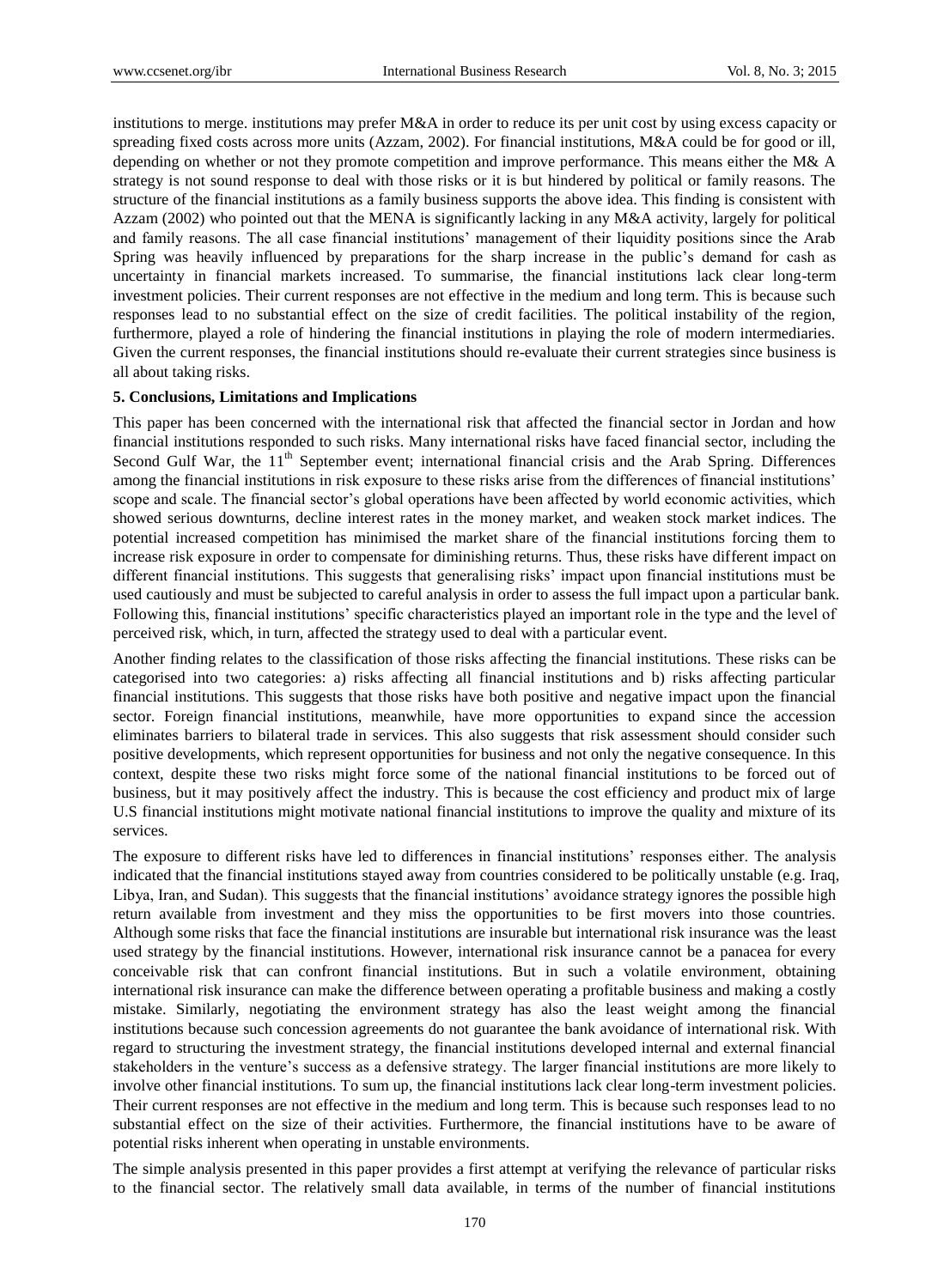constrained the scope of empirical analysis. Such simplistic analysis, fails to address the interaction between financial institutions' responses and individual-institution effects, and as a result is likely to understate the effect of those risks on financial institutions' operations. Therefore, the inclusion of institution-specific variables, such as bank size, credit destination, customers' characteristics into the modelling framework would allow a more complete investigation of the relative contribution of individual-bank characteristics and movement in macroeconomic variables on overall institution strategies in dealing with risk.

Despite that the contribution of this paper lies in the enhancement of risk practices in banking under uncertainty, yet international risk theory, which some risks are deduced, is based on developed countries literature. Therefore, it is not totally independent of the cultural context. The paper does not meet the demands for a complete theoretical sampling. Further research, therefore, has to continue to sample until each of the studies categories are saturated, or else the theory will be lacking density and precision. It is likely that further insights on how financial institutions in developing countries respond to particular risks can be gained from a more detail paper of the financial institutions. As risks have a different impact on different institutions, the generalisation of responses amongst financial institutions must be used cautiously and subjected to careful analysis in order to assess the full impact upon a particular bank.

#### **References**

- Al Khatib, F., & Gharaibeh, H. (1998). Service quality: Bank customers' expectations and perceptions in Jordan. *Dirasat- Administrative Sciences, 25*(1), 199-210.
- Al Khattab, A., Aldehayyat, J., & Stein, W. (2010). Informing country risk assessment in international business. *International Journal of Business and Management, 5*(7), 54-62.
- Al Khattab, A., Anchor, J. R., & Davies, E. (2007). Managerial perception of political risks in international projects. *International Journal of Project Management, 25*(7), 734-743. http://dx.doi.org/10.1016/j.ijproman.2007.03.006
- Al Khattab, A., Anchor, J. R., & Davies, E. (2008a). Managerial practices of political risk assessment in Jordanian international business. *Risk Management: An International Journal, 10*(2), 135-152.
- Al Khattab, A., Anchor, J. R., & Davies, E. (2008b). The institutionalisation of political risk assessment (IPRA) in Jordanian international institutions. *International Business Review, 17*, 688-702. http://dx.doi.org/10.1016/j.ibusrev.2008.09.007
- Al Khattab, A., Awwad, A., Anchor, J. R., & Davies, E. (2011). The use of political risk assessment techniques in Jordanian multinational corporations. *Journal of Risk Research, 14*(1), 97-109. http://dx.doi.org/10.1080/13669877.2010.505346
- Al-Shaikh, F., & Al-Shammari, M. (1995). The application of quantitative analysis techniques in Jordan manufacturing organisations. *Abhath Al-Yarmouk: Human and Social. Science, 11*(2), 63-75.
- ASE. (2013)*.* Amman Stock Exchange, Amman, Jordan.
- Awwad, R. (2003). Financial sector in Jordan. *Derasat: Scientific Studies*, (39), 14-21.
- Azzam, G. (2002). Mergers in financial institutions. *Abhath Al-Yarmouk: Human and Social Science, 10*(1), 13-17.
- Buckley, A. (1996). *Multinational finance* (3rd ed.). London: prentice Hall.
- CBJ. (2012). *Annual Report 2012*. Central Bank of Jordan, Amman, Jordan.

CBJ. (2013). *Annual Report 2013*. Central Bank of Jordan, Amman, Jordan.

- CIA World Factbook. (2014). Jordan Economy Profile for the year 2014.
- Creswell, J. (2008). *Qualitative inquiry and research design*. Sage publication.
- Davies, R. (2011). International risk and banking industry. *Journal of Business and Economy, 7*(1), 54-61.

Ghafoor, A. (2002). The name of the game. *Derassat, 4*(2), 12-14.

- Gizycki, M. (2001). *The effect of macroeconomic conditions on financial institutions*. Research Discussion Paper, 2001-06, Reserve Bank of Australia.
- Hussey, J., & Hussey, R. (2004). *Business research: A practical guide for undergraduate and postgraduate students.* Palgrave: Basingstoke.
- Kannan, T. (2010). Impact of Jordan USA free trade agreement on financial sector. *Arab Bank Review, 3*(2),